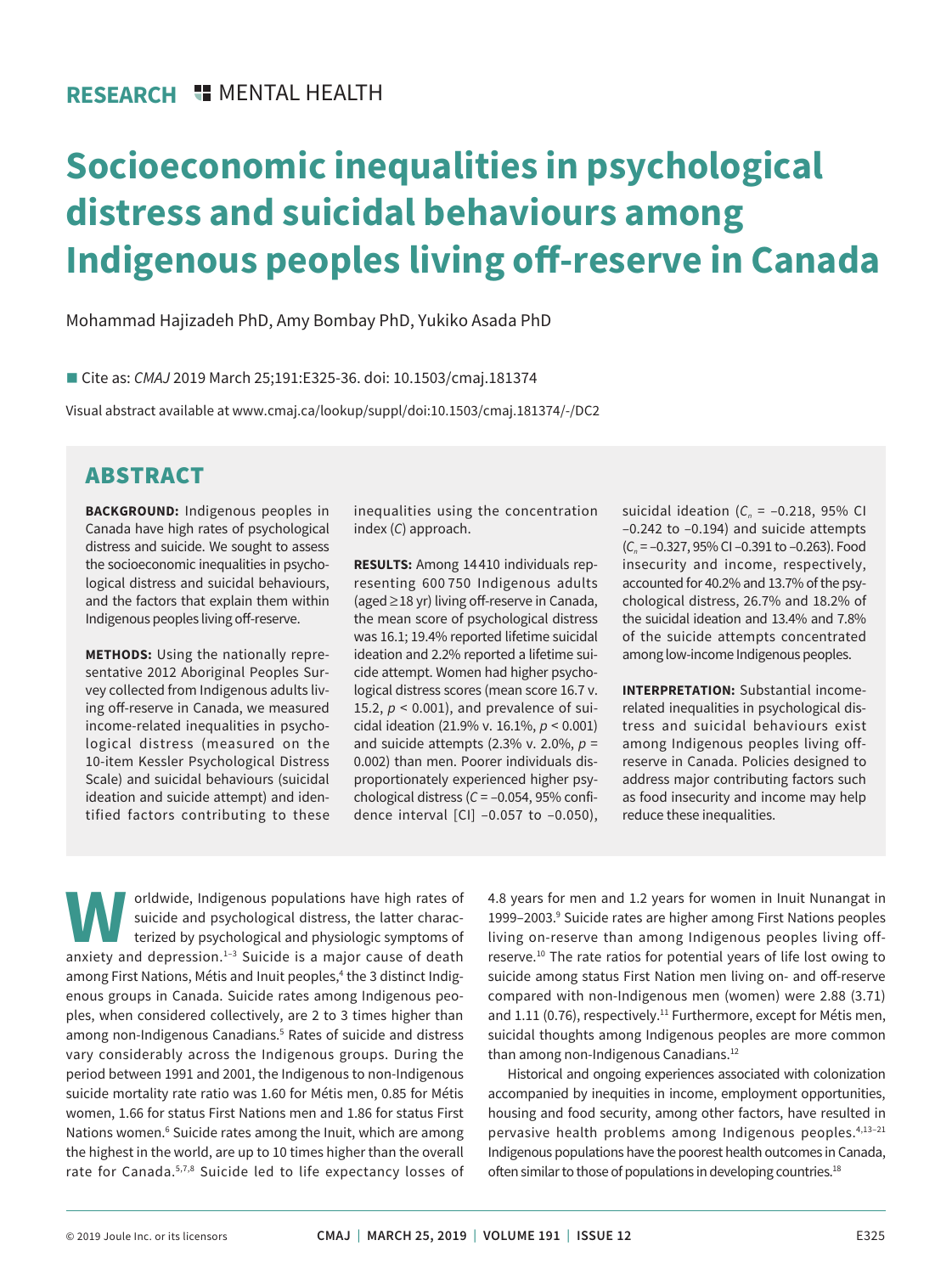Income has been shown to be a main determinant of health among both Indigenous<sup>22</sup> and the general Canadian populations.23 Recent evidence points to a particularly strong incomerelated gradient in mental health outcomes compared with most other health outcomes.<sup>24</sup> The role of income may be especially important given persistently lower incomes among Indigenous populations compared with non-Indigenous populations, with a gap of 25% in 2015 and little improvement since 2005.25 There is scant literature on socioeconomic inequalities in mental health within Indigenous peoples in Canada, despite considerable variations in collective histories, present-day circumstances and cultures.

Using data from the 2012 Aboriginal Peoples Survey, we quantified the extent of and factors accounting for incomerelated inequalities in psychological distress and suicidal behaviours among status First Nations, non-status First Nations, Métis and Inuit peoples living off-reserve in Canada.

## **Methods**

## **Sample**

We used data from the confidential master files of the 2012 Aboriginal Peoples Survey conducted by Statistics Canada. A large cross-sectional survey, with a response rate in 2012 of 76%,<sup>26</sup> the Aboriginal Peoples Survey collects detailed data on the social and economic conditions (e.g., education, employment, health, language, income, housing and mobility) from Indigenous peoples aged 6 years and older who are living in private dwellings, excluding those living on Indian settlements and reserves and in specific First Nations communities in the Northwest Territories and Yukon.<sup>26</sup> Data from survey participants were adjusted to represent Indigenous adults living off-reserve in Canada using bootstrapped weights, as per guidelines from Statistics Canada's Research Data Centres.27

## **Variables**

#### **Mental health outcome variables**

The outcome variables included psychological distress, lifetime suicidal ideation and lifetime suicide attempt. The 10-item Kessler Psychological Distress Scale (K10) (Appendix 1A, available at www.cmaj.ca/lookup/suppl/doi:10.1503/cmaj.181374/-/DC1) 28 was used to measure nonspecific psychological distress, composed of items assessing psychological and physiologic symptoms of anxiety and depression. Total scores of the K10 range from 10 (no distress) to 50 (severe distress). Studies have shown that the K10 is psychometrically valid and appropriate for use in Indigenous populations living off-reserve in Canada.28–31 The Aboriginal Peoples Survey also asked questions related to suicidal behaviours, from which we created 2 binary variables of suicidal behaviour: lifetime suicidal ideation and suicide attempt.

## **Socioeconomic position variables**

We used the natural log of equivalized household income (i.e., household income divided by the square root of household  $size)^{32}$  as a proxy of socioeconomic status.

## **Explanatory variables**

The decomposition analysis included variables known to be associated with mental health outcomes in Indigenous populations<sup>33-41</sup> and available in the Aboriginal Peoples Survey. These included 3 demographic variables (sex [male, female], age [continuous] and marital status [single, married, divorced or widowed]), and cultural group (status First Nations, non-status First Nations, Métis, Inuit); 6 socioeconomic variables (natural log of equivalized household income, education [≤ grade 8, grades 9–10, grade 11–secondary completed, some postsecondary, postsecondary degree/diploma], employment status [employed, not in the labour force, unemployed], household crowding [rooms per capita  $\leq 2$ ,  $> 2$  to 4,  $> 4$ ]; housing maintenance [regular, minor or major maintenance needed]; food security [high, low, very low]); 2 behavioural variables (regular drinker, daily tobacco use); 2 social connectedness variables (strong extended family ties, no one to turn to for support); 4 cultural engagement and language variables (clothing or footwear; art craft, hunting, fishing or trapping; plant gathering; speaking Indigenous language); and 2 geographic variables (urbanicity [rural, small population centre, medium population centre, urban], region [Atlantic provinces, Quebec, Ontario, Manitoba, Saskatchewan, Alberta, British Columbia, territories]). Appendix 1B reports the definitions and descriptive statistics of the variables used in the study.

## **Statistical analysis**

The concentration index  $(C)^{42}$  was used to quantify incomerelated inequalities in mental health outcomes. The *C* is computed based on the concentration curve, which depicts the cumulative percentage of the population ranked by ascending order of a socioeconomic status variable (e.g., income), on its x-axis, against the cumulative percentage of a health outcome (e.g., psychological distress score). The *C* is calculated as twice the area between the diagonal (the perfect equality line) and the concentration curve.43 The value of *C* varies from –1 to 1, with 0 indicating perfect equality.44 Because 2 of our outcome variables were binary (lifetime suicide ideation and attempt), the normalized concentration index  $(C_n)$  was used for these outcomes.<sup>45</sup> A negative (positive) value of the *C* and *C<sub>n</sub>* indicate that the health outcome is disproportionately concentrated among individuals with low (high) socioeconomic status.

The *C* and *C<sub>n</sub>* were decomposed to identify the contributions of a set of *k* explanatory variables to income-related inequality in each of the health-outcome variables. The decomposition of the *C* and C<sub>n</sub> is based on the regression analysis of the association between the outcome variable and a set of *k* explanatory variables.<sup>46</sup> The negative contribution of a factor to the C<sub>n</sub> suggests that income-related distribution of the factor (i.e., the  $C_k$ ) and the association between the factor and health outcomes increase the concentration of health outcome among the poor (a positive contribution would increase the concentration of the health outcome among the rich).<sup>44,46</sup> Appendix 1C provides a detailed description of the *C* and *C<sub>n</sub>* and the decomposition of these 2 indexes. The *F* and  $\chi^2$  statistics were used to test the differences among covariates for continuous (i.e., psychological distress) and categorical (i.e.,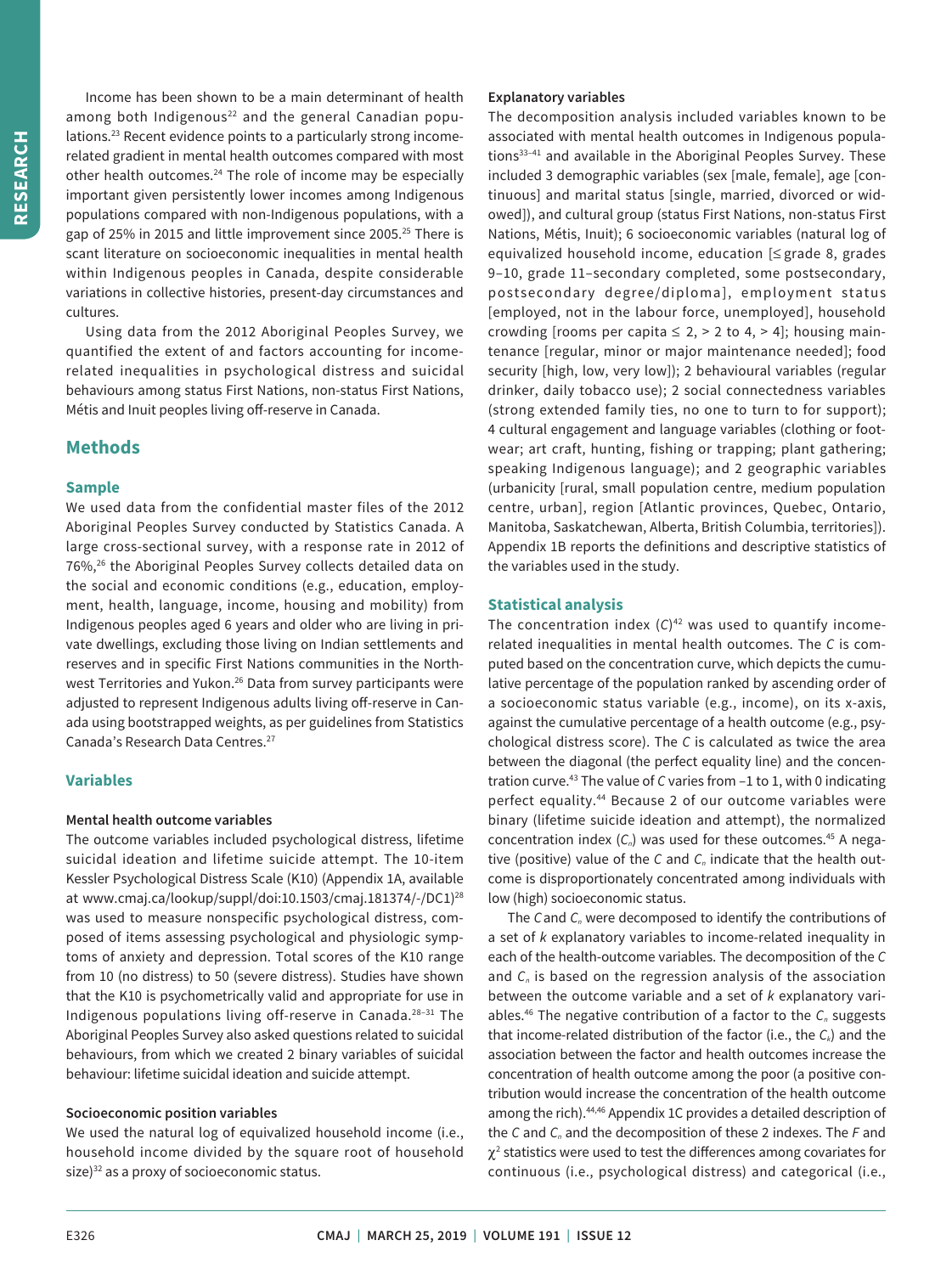suicidal ideation and suicide attempt) variables, respectively. We used bootstrap weights provided by Statistics Canada in the analyses to obtain estimates that are representative of Indigenous populations living off-reserve in Canada and to take into account the complex survey design using the SVY command $47$  in Stata 14. $48$ We considered  $p < 0.05$  statistically significant.

## **Ethics approval**

We accessed the Aboriginal Peoples Survey through Statistics Canada's Atlantic Research Data Centre. Data accessed through the Research Data Centres, which follow strict disclosure protocols according to the *Statistics Act*, are exempt from research ethics board review based on the *Tri-Council Policy Statement: Ethical Conduct for Research Involving Humans* (TCPS2) article 2.2 (a).

## **Results**

## **Prevalence of psychological distress and suicidal behaviours**

The Aboriginal Peoples Survey included information on 28 410 respondents. After we excluded 10 550 individuals aged less than 18 years and with multiple Indigenous identities, and 3450 missing values in outcome or explanatory variables, our final sample consisted of 14 410 individuals, representing 600 750 Indigenous people living off-reserve in Canada (Table 1).

The mean distress score among Indigenous peoples was 16.1 for both sexes, 15.2 for men and 16.7 for women (*p* < 0.001). The prevalence rates of lifetime suicidal ideation and suicide attempt among Indigenous peoples in 2012 for both sexes were 19.4% (men: 16.1%; women: 21.9%, *p* < 0.001) and 2.2% (men: 2.0%; women: 2.3%, *p* = 0.002), respectively (Tables 2 and 3).

The mean distress score varied ( $p < 0.001$ ) among the 4 Indigenous cultural groups, with Inuit having the lowest mean distress score (total: 15.4; men: 14.6; women: 16.0) and non-status First Nations having the highest mean distress score (total: 16.8; men: 15.6; women: 17.7) (Table 2). There was also a significant variation in the prevalence of suicidal ideation (*p* < 0.001) and suicide attempt ( $p < 0.001$ ) among the 4 Indigenous cultural groups, with Métis having the lowest rates of suicidal ideation (total: 17.5%; men: 13.8%; women: 20.5%) and suicide attempt (total: 1.7%; men: 1.2%; women: 2.2%), and Inuit having the

highest rates of suicidal ideation (total: 22.7%; men: 20.7%; women: 24.3%) and suicide attempt (total: 3.2%; men: 1.6%; women: 4.5%). The prevalence of lifetime suicide attempt was not different between Métis and status and non-status First Nations women (Table 3).

## **Income-related inequalities in psychological distress and suicidal behaviours**

The negative values of the *C* for psychological distress (–0.054, 95% confidence interval [CI] -0.057 to -0.050) and the *C<sub>n</sub>* for lifetime suicidal ideation (–0.218, 95% CI –0.242 to –0.194) and lifetime suicide attempt (–0.327, 95% CI –0.391 to –0.263) suggest that these mental health outcomes are disproportionately concentrated among those with lower income. Income-related inequality in psychological distress was marginally greater among women (*C* = –0.055, 95% CI –0.060 to –0.050) than men (*C* = –0.046, 95% CI –0.051 to –0.040), whereas income-related inequalities in suicide attempts were higher among men (C<sub>n</sub> =  $-0.462$ , 95% CI  $-0.562$  to  $-0.362$ ) than women ( $C_n = -0.236$ , 95% CI –0.320 to –0.152). For both men and women, income-related inequality in psychological distress was highest among status First Nations (*C* = –0.069, 95% CI –0.082 to –0.057) and lowest among Inuit (*C* = –0.039, 95% CI –0.048 to –0.030). Status First Nations men had the highest income-related inequalities in lifetime suicidal ideation ( $C_n$  = -0.378, 95% CI -0.496 to -0.260) and suicide attempt (C<sub>n</sub> = -0.629, 95% CI -0.868 to -0.390) among Indigenous male cultural groups. Among women, incomerelated inequalities in suicidal behaviours were highest among Métis (suicidal ideation: C<sub>n</sub> = -0.215, 95% CI -0.264 to -0.166; suicide attempt:  $C_n = -0.269$ , 95% CI  $-0.407$  to  $-0.131$ ) and lowest among Inuit (suicidal ideation: C<sub>n</sub> = -0.153, 95% CI -0.226 to  $-0.080$ ; suicide attempt:  $C_n = -0.126$ , 95% CI  $-0.278$  to  $-0.026$ ) (Table 4).

## **Determinants of income-related inequalities in psychological distress and suicidal behaviours**

The decomposition analyses showed food insecurity as the most important factor contributing to income-related inequalities in the 3 mental health outcomes among men and women (Table 5). Food insecurity accounted for 40.2% (men: 38.4%; women: 42.9%), 26.7% (men: 21.4%; women: 32.2%) and 13.4% (men:

| Table 1: Weighted and unweighted number of observations by sex and cultural group* |                   |          |                   |          |                   |          |  |  |  |  |  |
|------------------------------------------------------------------------------------|-------------------|----------|-------------------|----------|-------------------|----------|--|--|--|--|--|
|                                                                                    | <b>Total</b>      |          | <b>Male</b>       |          | Female            |          |  |  |  |  |  |
| <b>Sample</b>                                                                      | <b>Unweighted</b> | Weighted | <b>Unweighted</b> | Weighted | <b>Unweighted</b> | Weighted |  |  |  |  |  |
| Total                                                                              | 14410             | 600 750  | 6510              | 260 510  | 7900              | 340 240  |  |  |  |  |  |
| Cultural group                                                                     |                   |          |                   |          |                   |          |  |  |  |  |  |
| <b>Status First Nations</b>                                                        | 4630              | 205 940  | 1990              | 84 200   | 2630              | 121740   |  |  |  |  |  |
| <b>Non-status First Nations</b>                                                    | 1460              | 96 440   | 640               | 41540    | 820               | 54 900   |  |  |  |  |  |
| Métis                                                                              | 5970              | 271990   | 2800              | 123 380  | 3160              | 148 610  |  |  |  |  |  |
| Inuit                                                                              | 2360              | 26 3 80  | 1080              | 11400    | 1290              | 14 9 90  |  |  |  |  |  |

\*The number of observations was rounded to base 10 as per the data disclosure policy of Statistics Canada's Research Data Centres for the Aboriginal Peoples Survey.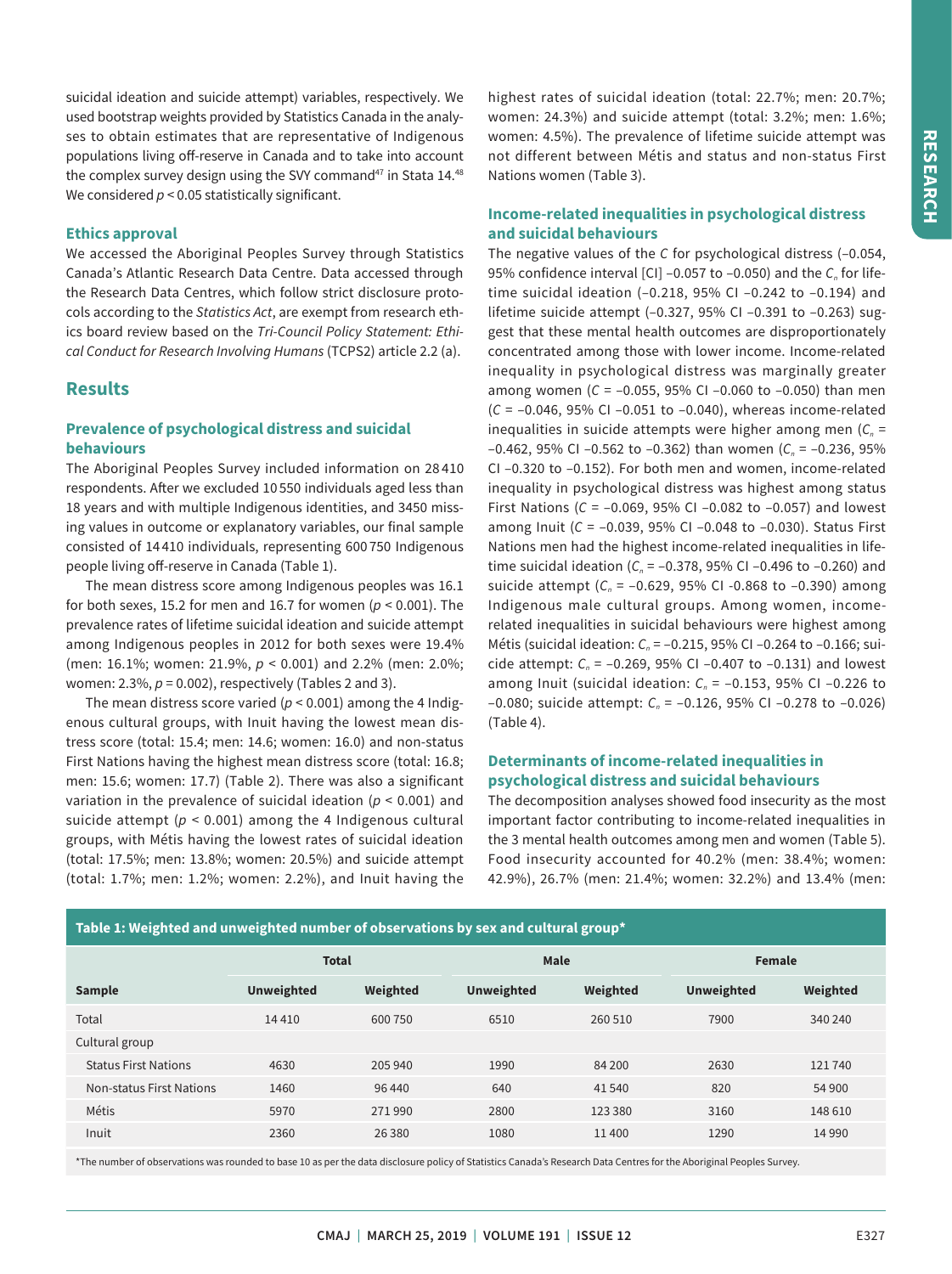## **Table 2 (part 1 of 2): Mean scores\* on the 10-item Kessler Psychological Distress Scale among Indigenous peoples living off-reserve (***n* **= 14 410)**

|                                 | <b>Total</b>      |                | Men               |                | Women             |                |  |
|---------------------------------|-------------------|----------------|-------------------|----------------|-------------------|----------------|--|
| <b>Characteristic</b>           | <b>Mean score</b> | p value        | <b>Mean score</b> | p value        | <b>Mean score</b> | p value        |  |
| Total                           | 16.1              |                | 15.2              |                | 16.7              |                |  |
| Demographic variable            |                   |                |                   |                |                   |                |  |
| Sex                             |                   |                |                   |                |                   |                |  |
| Male                            | 15.2              | ${}_{0.001}$   |                   |                |                   |                |  |
| Female                          | 16.7              |                |                   |                |                   |                |  |
| Marital status                  |                   |                |                   |                |                   |                |  |
| Married                         | 17.0              | ${}_{0.001}$   | 16.3              | ${}_{0.001}$   | 17.6              | < 0.001        |  |
| Divorced or widowed             | 15.2              |                | 14.5              |                | 15.8              |                |  |
| Single                          | 17.3              |                | 15.7              |                | 17.8              |                |  |
| <b>Cultural group</b>           |                   |                |                   |                |                   |                |  |
| Métis                           | 15.9              | ${}_{0.001}$   | 15.0              | ${}_{0.001}$   | 16.6              | ${}_{0.001}$   |  |
| <b>Status First Nations</b>     | 16.1              |                | 15.3              |                | 16.6              |                |  |
| <b>Non-status First Nations</b> | 16.8              |                | 15.6              |                | 17.7              |                |  |
| Inuit                           | 15.4              |                | 14.6              |                | 16.0              |                |  |
| Socioeconomic variable          |                   |                |                   |                |                   |                |  |
| <b>Education level</b>          |                   |                |                   |                |                   |                |  |
| $\leq$ Grade 8                  | 16.5              | ${}_{0.001}$   | 16.0              | ${}< 0.001$    | 17.0              | ${}_{0.001}$   |  |
| Grades 9-10                     | 17.9              |                | 16.2              |                | 19.3              |                |  |
| Grade 11-secondary completed    | 16.2              |                | 15.3              |                | 16.9              |                |  |
| Some postsecondary              | 16.4              |                | 15.5              |                | 17.3              |                |  |
| Postsecondary degree/diploma    | 15.4              |                | 14.6              |                | 15.9              |                |  |
| <b>Employment status</b>        |                   |                |                   |                |                   |                |  |
| Employed                        | 15.2              | ${}< 0.001$    | 14.7              | ${}_{0.001}$   | 15.7              | ${}_{0.001}$   |  |
| Not in the labour force         | 17.9              |                | 16.6              |                | 18.5              |                |  |
| Unemployed                      | 16.9              |                | 15.9              |                | 17.8              |                |  |
| Household crowding              |                   |                |                   |                |                   |                |  |
| Rooms per capita ≤ 2            | 16.6              | ${}_{0.001}$   | 15.6              | ${}_{0.001}$   | 17.4              | ${}_{0.001}$   |  |
| Rooms per capita > 2 to 4       | 15.5              |                | 14.7              |                | 16.1              |                |  |
| Rooms per capita > 4            | 15.1              |                | 14.7              |                | 15.5              |                |  |
| Housing maintenance<br>Regular  | $15.5\,$          | ${}_{< 0.001}$ | 14.8              | ${}_{< 0.001}$ | 16.0              | ${}_{< 0.001}$ |  |
| Minor                           | $16.3\,$          |                | 15.3              |                | 17.1              |                |  |
| Major                           | 17.9              |                | $16.6\,$          |                | 18.8              |                |  |
| Food security                   |                   |                |                   |                |                   |                |  |
| High                            | 14.9              | ${}_{< 0.001}$ | 14.3              | < 0.001        | 15.4              | ${}_{0.001}$   |  |
| Low                             | 18.8              |                | 18.2              |                | 19.3              |                |  |
| Very low                        | 23.7              |                | 22.2              |                | 24.4              |                |  |
| <b>Behavioural variable</b>     |                   |                |                   |                |                   |                |  |
| Drinking habit                  |                   |                |                   |                |                   |                |  |
| Regular drinker (yes)           | 15.7              | ${}_{< 0.001}$ | 14.9              | ${}_{< 0.001}$ | $16.4\,$          | ${}_{0.001}$   |  |
| Regular drinker (no)            | 16.6              |                | 15.7              |                | 17.1              |                |  |
| Smoking habit                   |                   |                |                   |                |                   |                |  |
| Daily tobacco use (yes)         | 17.9              | ${}_{< 0.001}$ | 16.8              | ${}_{< 0.001}$ | 18.7              | ${}_{< 0.001}$ |  |
| Daily tobacco use (no)          | 15.3              |                | 14.4              |                | 15.9              |                |  |
|                                 |                   |                |                   |                |                   |                |  |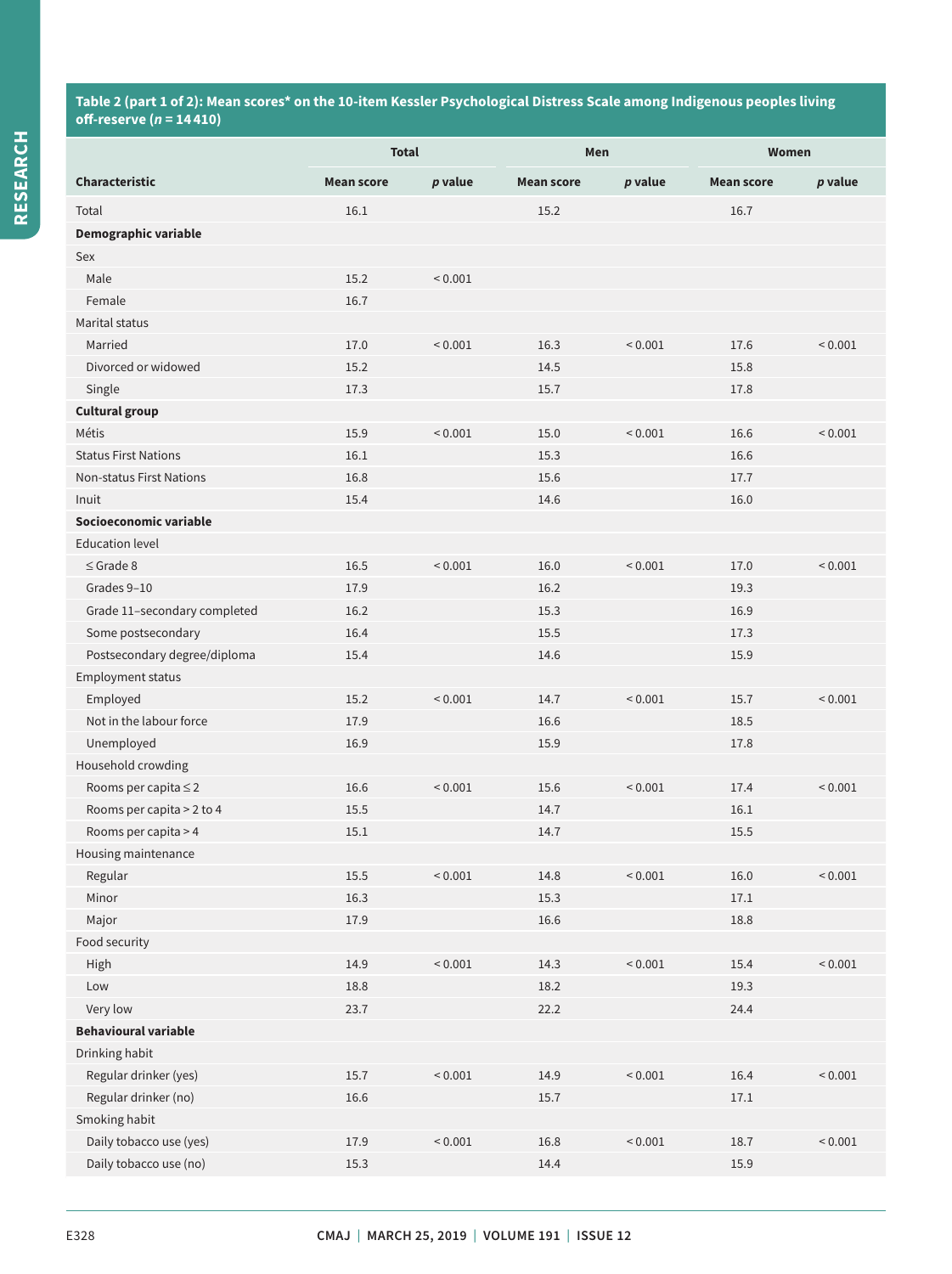## **Table 2 (part 2 of 2): Mean scores\* on the 10-item Kessler Psychological Distress Scale among Indigenous peoples living off-reserve (***n* **= 14 410)**

|                                     | <b>Total</b>      |              | Men               |              | <b>Women</b>      |              |  |
|-------------------------------------|-------------------|--------------|-------------------|--------------|-------------------|--------------|--|
| <b>Characteristic</b>               | <b>Mean score</b> | p value      | <b>Mean score</b> | p value      | <b>Mean score</b> | p value      |  |
| Social connectedness variable       |                   |              |                   |              |                   |              |  |
| Strong extended family tie (yes)    | 15.1              | ${}_{0.001}$ | 14.1              | ${}_{0.001}$ | 15.8              | ${}_{0.001}$ |  |
| Strong extended family tie (no)     | 17.0              |              | 16.1              |              | 17.9              |              |  |
| No one to turn to for support (yes) | 18.5              | ${}< 0.001$  | 16.0              | ${}< 0.001$  | 21.7              | ${}_{0.001}$ |  |
| No one to turn to for support (no)  | 15.9              |              | 15.1              |              | 16.5              |              |  |
| Other cultural variable             |                   |              |                   |              |                   |              |  |
| Cultural engagement                 |                   |              |                   |              |                   |              |  |
| Clothing or footwear (yes)          | 17.0              | ${}_{0.001}$ | 17.0              | ${}< 0.001$  | 17.1              | 0.002        |  |
| Clothing or footwear (no)           | 16.0              |              | 15.1              |              | 16.7              |              |  |
| Art craft (yes)                     | 17.4              | ${}_{0.001}$ | 16.6              | < 0.001      | 17.9              | ${}< 0.001$  |  |
| Art craft (no)                      | 15.5              |              | 14.8              |              | 16.2              |              |  |
| Hunting/fishing/trapping (yes)      | 15.6              | ${}_{0.001}$ | 14.9              | ${}_{0.001}$ | 16.7              | 0.7          |  |
| Hunting/fishing/trapping (no)       | 16.3              |              | 15.5              |              | 16.8              |              |  |
| Plant gathering (yes)               | 16.5              | ${}_{0.001}$ | 15.3              | 0.05         | 17.4              | ${}_{0.001}$ |  |
| Plant gathering (no)                | 15.9              |              | 15.1              |              | 16.5              |              |  |
| Language                            |                   |              |                   |              |                   |              |  |
| Speak Indigenous language (yes)     | 15.9              | 0.04         | 14.6              | ${}< 0.001$  | 16.7              | 0.8          |  |
| Speak Indigenous language (no)      | 16.1              |              | 15.3              |              | 16.8              |              |  |
| Residential school variable         |                   |              |                   |              |                   |              |  |
| Not attended                        | 15.7              | ${}_{0.001}$ | 15.0              | ${}_{0.001}$ | 16.3              | ${}_{0.001}$ |  |
| Any family member attended          | 16.7              |              | 15.6              |              | 17.5              |              |  |
| Missing                             | 17.1              |              | 15.8              |              | 18.2              |              |  |
| <b>Geographical variable</b>        |                   |              |                   |              |                   |              |  |
| Urbanicity                          |                   |              |                   |              |                   |              |  |
| Rural                               | 15.0              | ${}< 0.001$  | 14.7              | ${}_{0.001}$ | 15.3              | ${}_{0.001}$ |  |
| Small population centre             | 15.4              |              | 14.7              |              | 16.0              |              |  |
| Medium population centre            | 16.8              |              | 15.1              |              | 17.8              |              |  |
| Urban                               | 16.7              |              | 15.7              |              | 17.5              |              |  |
| Regions                             |                   |              |                   |              |                   |              |  |
| Atlantic provinces                  | 15.3              | ${}_{0.001}$ | 14.2              | ${}_{0.001}$ | 16.1              | < 0.001      |  |
| Quebec                              | 15.5              |              | 15.2              |              | 15.8              |              |  |
| Ontario                             | $16.6\,$          |              | $15.5\,$          |              | $17.5\,$          |              |  |
| Manitoba                            | 16.4              |              | $15.5\,$          |              | 17.1              |              |  |
| Saskatchewan                        | $15.5\,$          |              | 14.8              |              | 16.0              |              |  |
| Alberta                             | 16.0              |              | $15.0\,$          |              | 16.6              |              |  |
| <b>British Columbia</b>             | 16.2              |              | 15.2              |              | 16.9              |              |  |
| Territories                         | 15.2              |              | 14.5              |              | 15.7              |              |  |

\*Total scores of the 10-item Kessler Psychological Distress Scale range from 10 (no distress) to 50 (severe distress).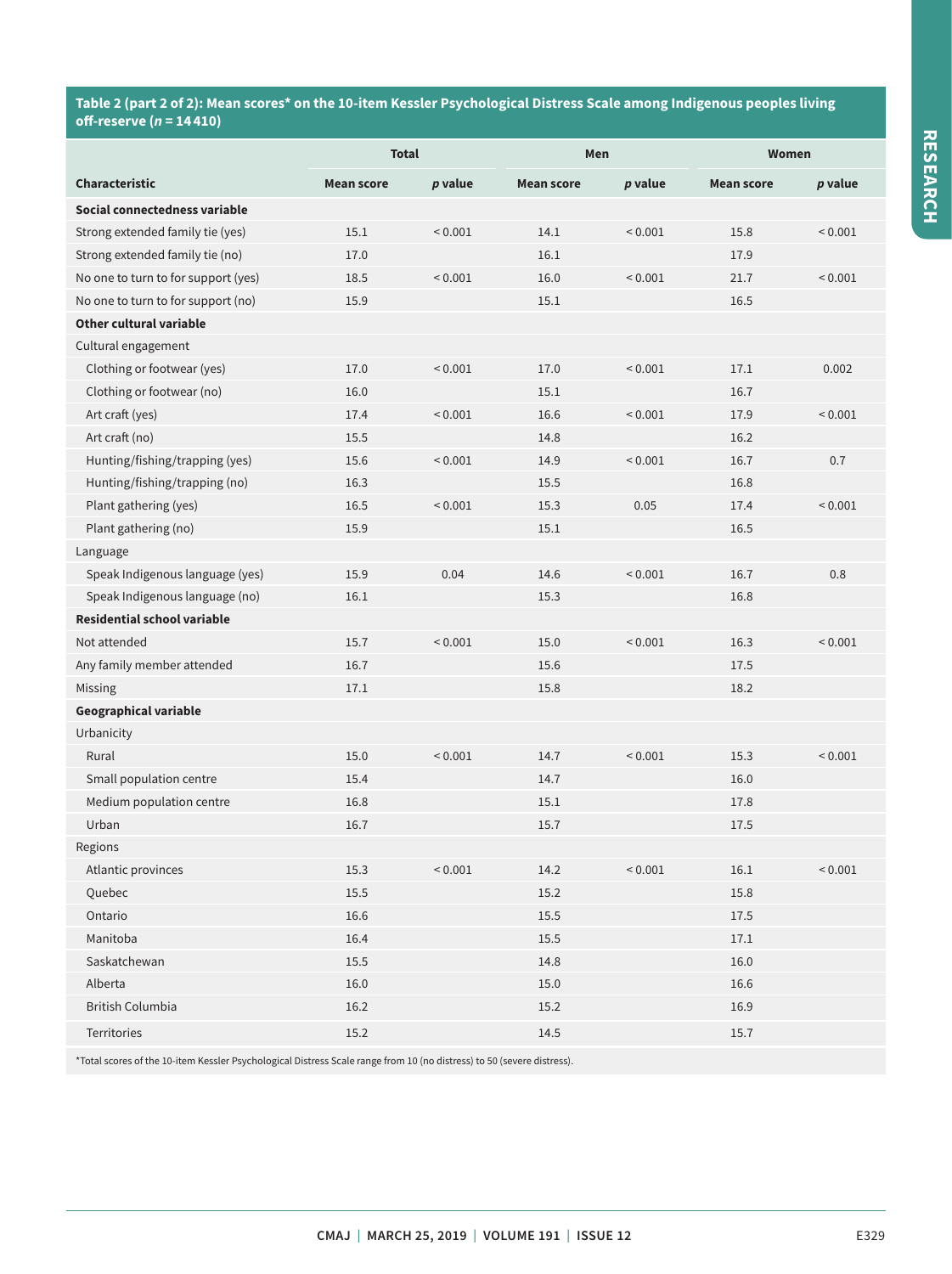## **Table 3 (part 1 of 2): Prevalence of lifetime suicidal ideations and suicide attempts among Indigenous peoples living off-reserve (***n* **= 14 410)**

|                                 | Lifetime suicidal ideation |                |      |              |      | Lifetime suicide attempt |                     |                |           |                |         |              |
|---------------------------------|----------------------------|----------------|------|--------------|------|--------------------------|---------------------|----------------|-----------|----------------|---------|--------------|
|                                 |                            | <b>Total</b>   |      | Men          |      | Women                    | <b>Total</b><br>Men |                |           |                | Women   |              |
| <b>Characteristic</b>           | $\%$                       | p value        | $\%$ | p value      | $\%$ | p value                  | $\%$                | p value        | $\%$      | $p$ value      | $\%$    | p value      |
| Total prevalence                | 19.4                       |                | 16.1 |              | 21.9 |                          | 2.2                 |                | 2.0       |                | 2.3     |              |
| Demographic variable            |                            |                |      |              |      |                          |                     |                |           |                |         |              |
| Sex                             |                            |                |      |              |      |                          |                     |                |           |                |         |              |
| Male                            | 16.1                       | ${}_{0.001}$   |      |              |      |                          | 2.0                 | 0.002          |           |                |         |              |
| Female                          | 21.9                       |                |      |              |      |                          | 2.3                 |                |           |                |         |              |
| Marital status                  |                            |                |      |              |      |                          |                     |                |           |                |         |              |
| Married                         | 15.4                       | < 0.001        | 12.9 | < 0.001      | 17.6 | ${}< 0.001$              | 1.4                 | ${}< 0.001$    | <b>NR</b> |                | 1.4     | < 0.001      |
| Divorced or widowed             | 27.8                       |                | 22.9 |              | 29.6 |                          | 2.0                 |                | <b>NR</b> |                | 2.2     |              |
| Single                          | 22.2                       |                | 19.8 |              | 24.1 |                          | 3.7                 |                | NR        |                | 4.0     |              |
| <b>Cultural group</b>           |                            |                |      |              |      |                          |                     |                |           |                |         |              |
| Métis                           | 17.5                       | < 0.001        | 13.8 | < 0.001      | 20.5 | ${}< 0.001$              | 1.7                 | ${}< 0.001$    | 1.2       | ${}_{0.001}$   | 2.2     | ${}_{0.001}$ |
| <b>Status First Nations</b>     | 21.3                       |                | 18.8 |              | 23.5 |                          | 2.4                 |                | 2.5       |                | 2.4     |              |
| <b>Non-status First Nations</b> | 19.6                       |                | 16.2 |              | 22.2 |                          | 2.7                 |                | 3.5       |                | 2.0     |              |
| Inuit                           | 22.7                       |                | 20.7 |              | 24.3 |                          | 3.2                 |                | 1.6       |                | 4.5     |              |
| Socioeconomic variable          |                            |                |      |              |      |                          |                     |                |           |                |         |              |
| <b>Education level</b>          |                            |                |      |              |      |                          |                     |                |           |                |         |              |
| $\le$ Grade 8                   | 14.8                       | < 0.001        | 15.1 | ${}_{0.001}$ | 14.6 | ${}< 0.001$              | 1.7                 | < 0.001        | 2.5       | ${}_{0.001}$   | 0.9     | < 0.001      |
| Grades 9-10                     | 23.3                       |                | 21.1 |              | 25.2 |                          | 4.1                 |                | 3.3       |                | 4.8     |              |
| Grade 11-secondary completed    | 18.5                       |                | 15.3 |              | 21.2 |                          | 2.1                 |                | 2.0       |                | 2.2     |              |
| Some postsecondary              | 20.7                       |                | 18.9 |              | 22.2 |                          | 2.3                 |                | 1.9       |                | 2.7     |              |
| Postsecondary degree/diploma    | 19.0                       |                | 14.1 |              | 22.4 |                          | 1.8                 |                | 1.6       |                | 1.9     |              |
| <b>Employment status</b>        |                            |                |      |              |      |                          |                     |                |           |                |         |              |
| Employed                        | 17.5                       | < 0.001        | 15.5 | ${}_{0.001}$ | 19.1 | ${}_{0.001}$             | 1.6                 | < 0.001        | 1.5       | ${}_{0.001}$   | 1.6     | < 0.001      |
| Not in the labour force         | 23.4                       |                | 18.9 |              | 25.6 |                          | 3.5                 |                | 3.7       |                | 3.4     |              |
| Unemployed                      | 21.3                       |                | 15.0 |              | 27.2 |                          | 2.7                 |                | 2.0       |                | 3.3     |              |
| Household crowding              |                            |                |      |              |      |                          |                     |                |           |                |         |              |
| Rooms per capita $\leq$ 2       | 21.4                       | < 0.001        | 17.8 | ${}_{0.001}$ | 24.0 | ${}< 0.001$              | 2.6                 | ${}_{0.001}$   | <b>NR</b> |                | 2.8     | ${}< 0.001$  |
| Rooms per capita > 2 to 4       | 17.4                       |                | 13.8 |              | 20.1 |                          | 1.8                 |                | NR        |                | 1.7     |              |
| Rooms per capita > 4            | 16.1                       |                | 15.5 |              | 16.6 |                          | 1.6                 |                | <b>NR</b> |                | 1.6     |              |
| Housing maintenance             |                            |                |      |              |      |                          |                     |                |           |                |         |              |
| Regular                         | 17                         | ${}_{0.001}$   | 14.5 | ${}_{0.001}$ | 18.9 | ${}_{0.001}$             | 1.6                 | ${}_{0.001}$   | 1.4       | ${}_{0.001}$   | 1.7     | ${}_{0.001}$ |
| Minor                           | 20.0                       |                | 17.1 |              | 22.5 |                          | 2.4                 |                | 2.4       |                | 2.4     |              |
| Major                           | 27.4                       |                | 20.3 |              | 32.1 |                          | $4.0\,$             |                | $3.2\,$   |                | 4.5     |              |
| Food security                   |                            |                |      |              |      |                          |                     |                |           |                |         |              |
| High                            | 14.8                       | ${}_{0.001}$   | 12.5 | ${}_{0.001}$ | 16.7 | ${}_{< 0.001}$           | 1.2                 | ${}_{0.001}$   | 1.4       | ${}_{< 0.001}$ | $1.1\,$ | ~< 0.001     |
| Low                             | 34.4                       |                | 30.6 |              | 36.9 |                          | 3.8                 |                | 2.2       |                | 5.0     |              |
| Very low                        | 44.4                       |                | 43.1 |              | 45.0 |                          | 9.3                 |                | 9.9       |                | 9.0     |              |
| <b>Behavioural variable</b>     |                            |                |      |              |      |                          |                     |                |           |                |         |              |
| Drinking habit                  |                            |                |      |              |      |                          |                     |                |           |                |         |              |
| Regular drinker (yes)           | 16.7                       | ${}_{0.001}$   | 14.5 | ${}_{0.001}$ | 18.9 | ${}_{< 0.001}$           | 2.2                 | $0.8\,$        | $2.0\,$   | 0.9            | 2.4     | 0.3          |
| Regular drinker (no)            | 22.9                       |                | 19.2 |              | 24.9 |                          | 2.2                 |                | 2.0       |                | 2.3     |              |
| Smoking habit                   |                            |                |      |              |      |                          |                     |                |           |                |         |              |
| Daily tobacco use (yes)         | 27.8                       | ${}_{< 0.001}$ | 25.1 | ${}_{0.001}$ | 29.8 | ${}_{< 0.001}$           | 3.8                 | ${}_{< 0.001}$ | 3.6       | ${}_{< 0.001}$ | 4.0     | ${}_{0.001}$ |
| Daily tobacco use (no)          | 15.6                       |                | 12.1 |              | 18.3 |                          | 1.4                 |                | 1.3       |                | 1.6     |              |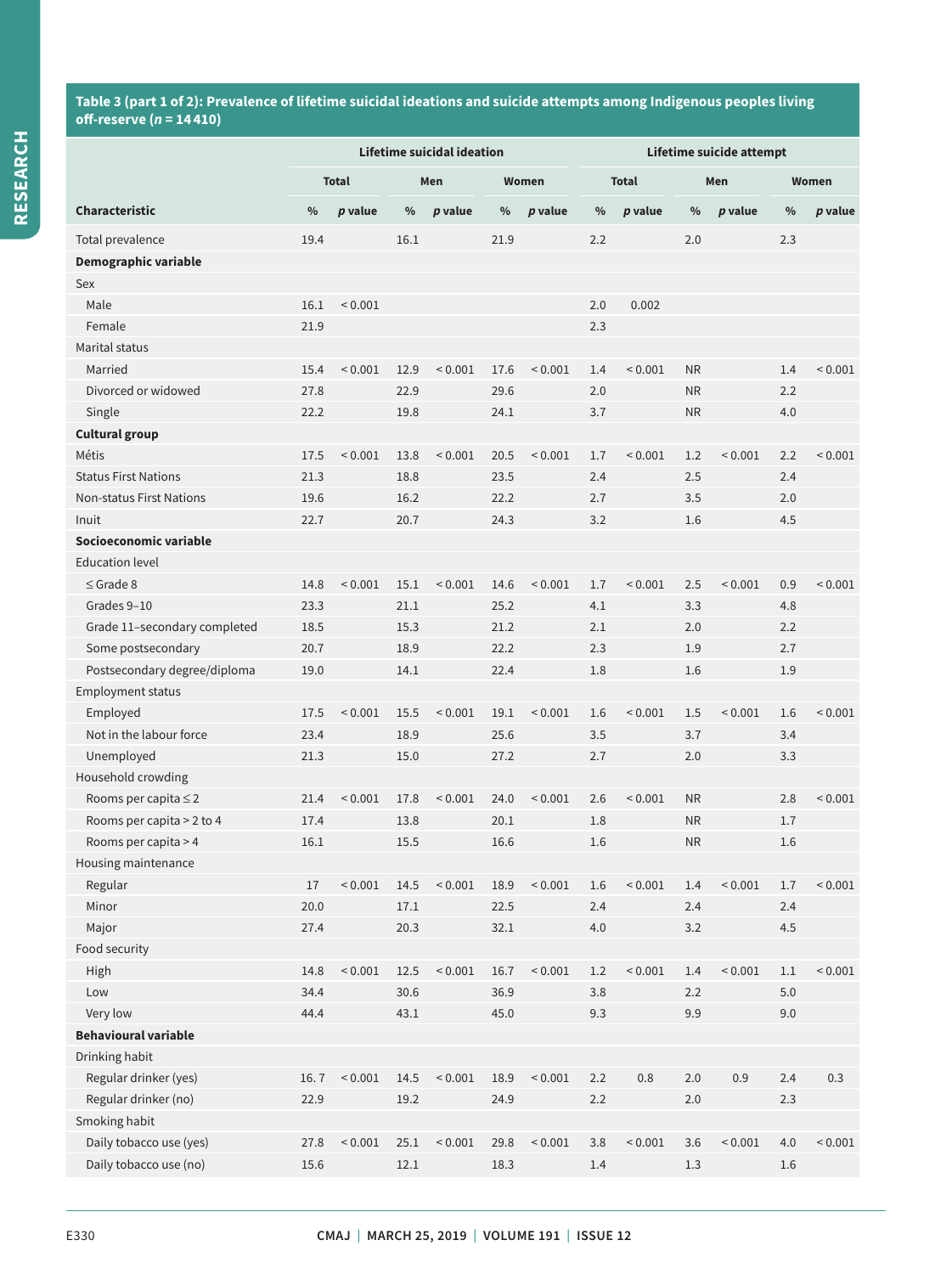## **Table 3 (part 2 of 2): Prevalence of lifetime suicidal ideations and suicide attempts among Indigenous peoples living off-reserve (***n* **= 14 410)**

|                                     | Lifetime suicidal ideation |              |      |              |               | Lifetime suicide attempt |      |                |               |              |               |                |
|-------------------------------------|----------------------------|--------------|------|--------------|---------------|--------------------------|------|----------------|---------------|--------------|---------------|----------------|
|                                     | <b>Total</b>               |              |      | Men          |               | Women                    |      | <b>Total</b>   |               | Men          |               | Women          |
| Characteristic                      | $\frac{0}{0}$              | p value      | $\%$ | $p$ value    | $\frac{0}{0}$ | p value                  | $\%$ | $p$ value      | $\frac{0}{0}$ | $p$ value    | $\frac{0}{0}$ | $p$ value      |
| Social connectedness variable       |                            |              |      |              |               |                          |      |                |               |              |               |                |
| Strong extended family tie (yes)    | 15.7                       | < 0.001      | 11.2 | < 0.001      | 18.6          | ${}< 0.001$              | 1.2  | < 0.001        | 1.0           | < 0.001      | 1.3           | < 0.001        |
| Strong extended family tie (no)     | 23.2                       |              | 20.4 |              | 25.8          |                          | 3.2  |                | 2.8           |              | 3.6           |                |
| No one to turn to for support (yes) | 27.0                       | ${}< 0.001$  | 20.6 | < 0.001      | 35.1          | ${}< 0.001$              | 5.7  | < 0.001        | 4.2           | ${}_{0.001}$ | 7.5           | ${}< 0.001$    |
| No one to turn to for support (no)  | 19.0                       |              | 15.8 |              | 21.4          |                          | 2.0  |                | 1.8           |              | 2.1           |                |
| Other cultural variable             |                            |              |      |              |               |                          |      |                |               |              |               |                |
| Cultural engagement                 |                            |              |      |              |               |                          |      |                |               |              |               |                |
| Clothing or footwear (yes)          | 30.2                       | ${}_{0.001}$ | 33.2 | < 0.001      | 29.8          | < 0.001                  | 3.2  | < 0.001        | 6.6           | < 0.001      | 2.7           | 0.002          |
| Clothing or footwear (no)           | 18.2                       |              | 15.5 |              | 20.5          |                          | 2.1  |                | 1.8           |              | 2.2           |                |
| Art craft (yes)                     | 27.6                       | ${}_{0.001}$ | 23.2 | < 0.001      | 29.8          | < 0.001                  | 2.8  | < 0.001        | 1.9           | 0.5          | 3.2           | ${}< 0.001$    |
| Art craft (no)                      | 16.1                       |              | 14.1 |              | 17.9          |                          | 1.9  |                | 2.0           |              | 1.9           |                |
| Hunting/fishing/trapping (yes)      | 17.6                       | ${}< 0.001$  | 14.9 | < 0.001      | 21.5          | 0.2                      | 2.2  | 0.7            | 2.3           | < 0.001      | 2.1           | 0.006          |
| Hunting/fishing/trapping (no)       | 20.4                       |              | 17.3 |              | 22.0          |                          | 2.2  |                | 1.7           |              | 2.4           |                |
| Plant gathering (yes)               | 17.7                       | ${}_{0.001}$ | 15.4 | < 0.001      | 19.6          | < 0.001                  | 2.1  | 0.001          | 2.1           | 0.06         | 2.1           | ${}< 0.001$    |
| Plant gathering (no)                | 23.1                       |              | 18.0 |              | 26.4          |                          | 2.4  |                | 1.7           |              | 2.9           |                |
| Language                            |                            |              |      |              |               |                          |      |                |               |              |               |                |
| Speak Indigenous language (yes)     | 20.8                       | ${}_{0.001}$ | 17.6 | < 0.001      | 22.7          | 0.06                     | 2.5  | < 0.001        | 1.7           | 0.01         | 3.1           | ${}< 0.001$    |
| Speak Indigenous language (no)      | 19.2                       |              | 15.9 |              | 21.8          |                          | 2.1  |                | 2.0           |              | 2.2           |                |
| <b>Residential school variable</b>  |                            |              |      |              |               |                          |      |                |               |              |               |                |
| Not attended                        | 17.0                       | ${}_{0.001}$ | 14.0 | < 0.001      | 19.3          | ${}_{0.001}$             | 1.6  | < 0.001        | 1.7           | ${}_{0.001}$ | 1.6           | ${}_{0.001}$   |
| Any family member attended          | 24.3                       |              | 20.2 |              | 26.9          |                          | 3.4  |                | 3.0           |              | 3.7           |                |
| Missing                             | 26.6                       |              | 24.0 |              | 28.4          |                          | 3.5  |                | 1.7           |              | 4.8           |                |
| Geographical variable               |                            |              |      |              |               |                          |      |                |               |              |               |                |
| Urbanicity                          |                            |              |      |              |               |                          |      |                |               |              |               |                |
| Rural                               | 15.5                       | ${}< 0.001$  | 13.7 | ${}_{0.001}$ | 17.1          | ${}< 0.001$              | 1.8  | < 0.001        | 2.1           | < 0.001      | 1.5           | < 0.001        |
| Small population centre             | 17.5                       |              | 15.3 |              | 19.3          |                          | 1.9  |                | 2.3           |              | 1.6           |                |
| Medium population centre            | 22.1                       |              | 16.6 |              | 25.6          |                          | 3.4  |                | 2.9           |              | 3.7           |                |
| Urban                               | 21.5                       |              | 17.7 |              | 24.3          |                          | 2.2  |                | 1.5           |              | 2.7           |                |
| Region                              |                            |              |      |              |               |                          |      |                |               |              |               |                |
| Atlantic provinces                  | 12.0                       | ${}_{0.001}$ | 8.5  | ${}_{0.001}$ | 14.4          | ${}_{0.001}$             | 0.8  | ${}_{< 0.001}$ | NR            |              | 1.3           | ${}_{< 0.001}$ |
| Quebec                              | 22.3                       |              | 22.2 |              | 22.4          |                          | 2.4  |                | ${\sf NR}$    |              | 1.8           |                |
| Ontario                             | 20.0                       |              | 16.2 |              | 22.9          |                          | 2.5  |                | NR            |              | 2.6           |                |
| Manitoba                            | 15.6                       |              | 13.6 |              | 17.1          |                          | 2.5  |                | ${\sf NR}$    |              | 1.9           |                |
| Saskatchewan                        | 17.3                       |              | 12.2 |              | 20.8          |                          | 1.5  |                | ${\sf NR}$    |              | 2.0           |                |
| Alberta                             | 21.6                       |              | 16.4 |              | 25.5          |                          | 2.1  |                | <b>NR</b>     |              | 3.3           |                |
| <b>British Columbia</b>             | 21.3                       |              | 17.3 |              | 24.4          |                          | 2.3  |                | ${\sf NR}$    |              | 2.0           |                |
| Territories                         | 21.2                       |              | 21.8 |              | 20.8          |                          | 2.7  |                | <b>NR</b>     |              | 3.5           |                |

Note: NR = not reported.\*

\*Values are not reported per the data disclosure policy of Statistics Canada's Research Data Centres for small cell sizes (fewer than 10 unweighted individuals with the outcome<br>variable in 1 of the subgroups of each catego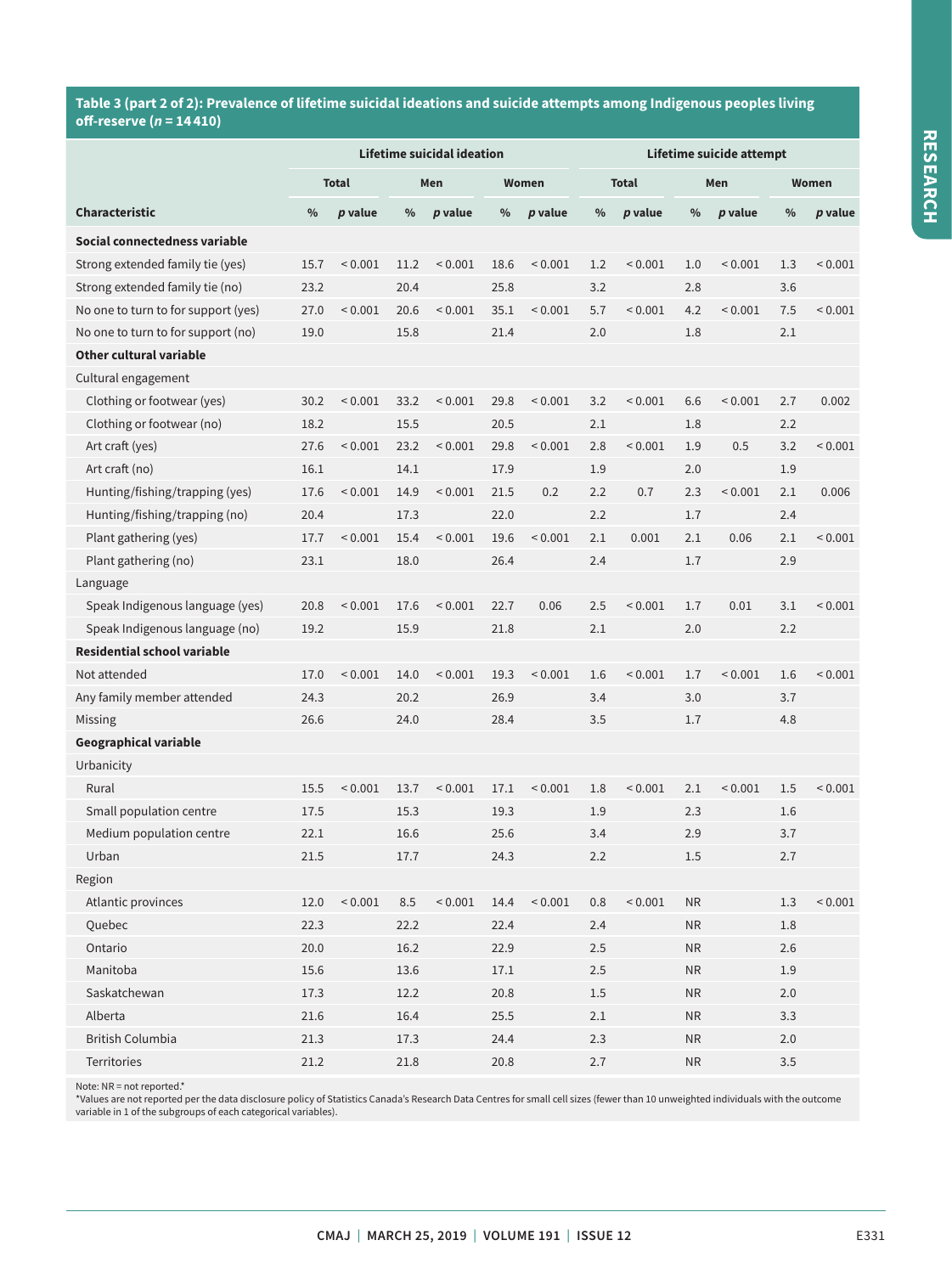## **Table 4 (part 1 of 2): Psychological distress and suicidal behaviours among Indigenous peoples living off-reserve, by income quartile (***n* **= 14 410)**

|                                                   | Mean score on the K10 or prevalence of suicidal behaviours, |        |              |                            |                                   |
|---------------------------------------------------|-------------------------------------------------------------|--------|--------------|----------------------------|-----------------------------------|
| <b>Variable</b>                                   | <b>First</b><br>(lowest)                                    | Second | <b>Third</b> | <b>Fourth</b><br>(highest) | C or $C_n$ (95% CI)*              |
| Psychological distress (mean score<br>on the K10) |                                                             |        |              |                            | C                                 |
| Total (both sexes)                                |                                                             |        |              |                            |                                   |
| All Indigenous groups                             | 18.4                                                        | 16.1   | 15.4         | 14.3                       | $-0.054$ ( $-0.057$ to $-0.050$ ) |
| Métis                                             | 18.2                                                        | 15.9   | 15.2         | 14.3                       | $-0.054$ ( $-0.060$ to $-0.048$ ) |
| <b>Status First Nations</b>                       | 18.1                                                        | 16.0   | 15.6         | 14.5                       | $-0.069$ ( $-0.082$ to $-0.057$ ) |
| <b>Non-status First Nations</b>                   | 20.2                                                        | 16.3   | 15.9         | 14.6                       | $-0.049$ ( $-0.056$ to $-0.042$ ) |
| Inuit                                             | 17.1                                                        | 15.4   | 14.9         | 14.2                       | $-0.039$ ( $-0.048$ to $-0.030$ ) |
| Men                                               |                                                             |        |              |                            |                                   |
| All Indigenous groups                             | 16.9                                                        | 15.3   | 14.8         | 13.7                       | $-0.046$ ( $-0.051$ to $-0.040$ ) |
| Métis                                             | 17.1                                                        | 15.2   | 14.3         | 13.6                       | $-0.052$ ( $-0.060$ to $-0.044$ ) |
| <b>Status First Nations</b>                       | 16.3                                                        | 15.6   | 15.3         | 13.9                       | $-0.059$ ( $-0.076$ to $-0.041$ ) |
| <b>Non-status First Nations</b>                   | 18.4                                                        | 15.5   | 14.0         | 14.3                       | $-0.032$ ( $-0.042$ to $-0.022$ ) |
| Inuit                                             | 15.3                                                        | 15.3   | 14.5         | 13.2                       | $-0.032$ ( $-0.045$ to $-0.019$ ) |
| Women                                             |                                                             |        |              |                            |                                   |
| All Indigenous groups                             | 19.4                                                        | 16.6   | 16.0         | 14.9                       | $-0.055$ ( $-0.060$ to $-0.050$ ) |
| Métis                                             | 19.0                                                        | 16.3   | 16.1         | 15.0                       | $-0.050$ ( $-0.058$ to $-0.042$ ) |
| <b>Status First Nations</b>                       | 19.3                                                        | 16.7   | 15.6         | 14.8                       | $-0.073$ ( $-0.090$ to $-0.057$ ) |
| <b>Non-status First Nations</b>                   | 21.1                                                        | 17.6   | 17.1         | 14.8                       | $-0.057$ ( $-0.066$ to $-0.048$ ) |
| Inuit                                             | 18.4                                                        | 15.6   | 15.3         | 14.8                       | $-0.044$ ( $-0.057$ to $-0.031$ ) |
| Lifetime suicidal ideation (prevalence, %)        |                                                             |        |              |                            | $C_n$                             |
| Total (both sexes)                                |                                                             |        |              |                            |                                   |
| All Indigenous groups                             | 27.7                                                        | 21.4   | 15.2         | 13.1                       | $-0.218$ ( $-0.242$ to $-0.194$ ) |
| Métis                                             | 27.3                                                        | 16.5   | 13.8         | 12.1                       | $-0.236$ ( $-0.274$ to $-0.198$ ) |
| <b>Status First Nations</b>                       | 27.0                                                        | 24.3   | 18.0         | 16.0                       | $-0.269$ ( $-0.343$ to $-0.196$ ) |
| <b>Non-status First Nations</b>                   | 30.8                                                        | 22.0   | 13.5         | 12.0                       | $-0.165$ ( $-0.205$ to $-0.125$ ) |
| Inuit                                             | 31.5                                                        | 21.5   | 20.2         | 17.8                       | $-0.153$ ( $-0.208$ to $-0.098$ ) |
| Men                                               |                                                             |        |              |                            |                                   |
| All Indigenous groups                             | 24.0                                                        | 16.6   | 13.7         | 10.1                       | $-0.229$ ( $-0.267$ to $-0.191$ ) |
| Métis                                             | 23.2                                                        | 10.8   | 11.9         | 9.1                        | $-0.237$ ( $-0.298$ to $-0.176$ ) |
| <b>Status First Nations</b>                       | 23.1                                                        | 20.1   | 18.2         | 13.9                       | $-0.378$ ( $-0.496$ to $-0.260$ ) |
| Non-status First Nations                          | $31.1\,$                                                    | 15.1   | 10.5         | 7.9                        | $-0.141$ ( $-0.205$ to $-0.077$ ) |
| Inuit                                             | 26.7                                                        | 23.1   | 17.2         | 15.8                       | $-0.151$ ( $-0.236$ to $-0.066$ ) |
| Women                                             |                                                             |        |              |                            |                                   |
| All Indigenous groups                             | 29.4                                                        | 25.1   | 17.6         | 15.2                       | $-0.196$ ( $-0.227$ to $-0.165$ ) |
| Métis                                             | 30.6                                                        | 20.2   | 15.5         | 15.7                       | $-0.215$ ( $-0.264$ to $-0.166$ ) |
| <b>Status First Nations</b>                       | 30.2                                                        | 26.1   | 20.8         | 15.1                       | $-0.197$ ( $-0.291$ to $-0.103$ ) |
| Non-status First Nations                          | 30.9                                                        | 24.9   | 17.6         | 15.2                       | $-0.167$ ( $-0.219$ to $-0.115$ ) |
| Inuit                                             | 34.9                                                        | 20.9   | 21.5         | 20.2                       | $-0.153$ ( $-0.226$ to $-0.080$ ) |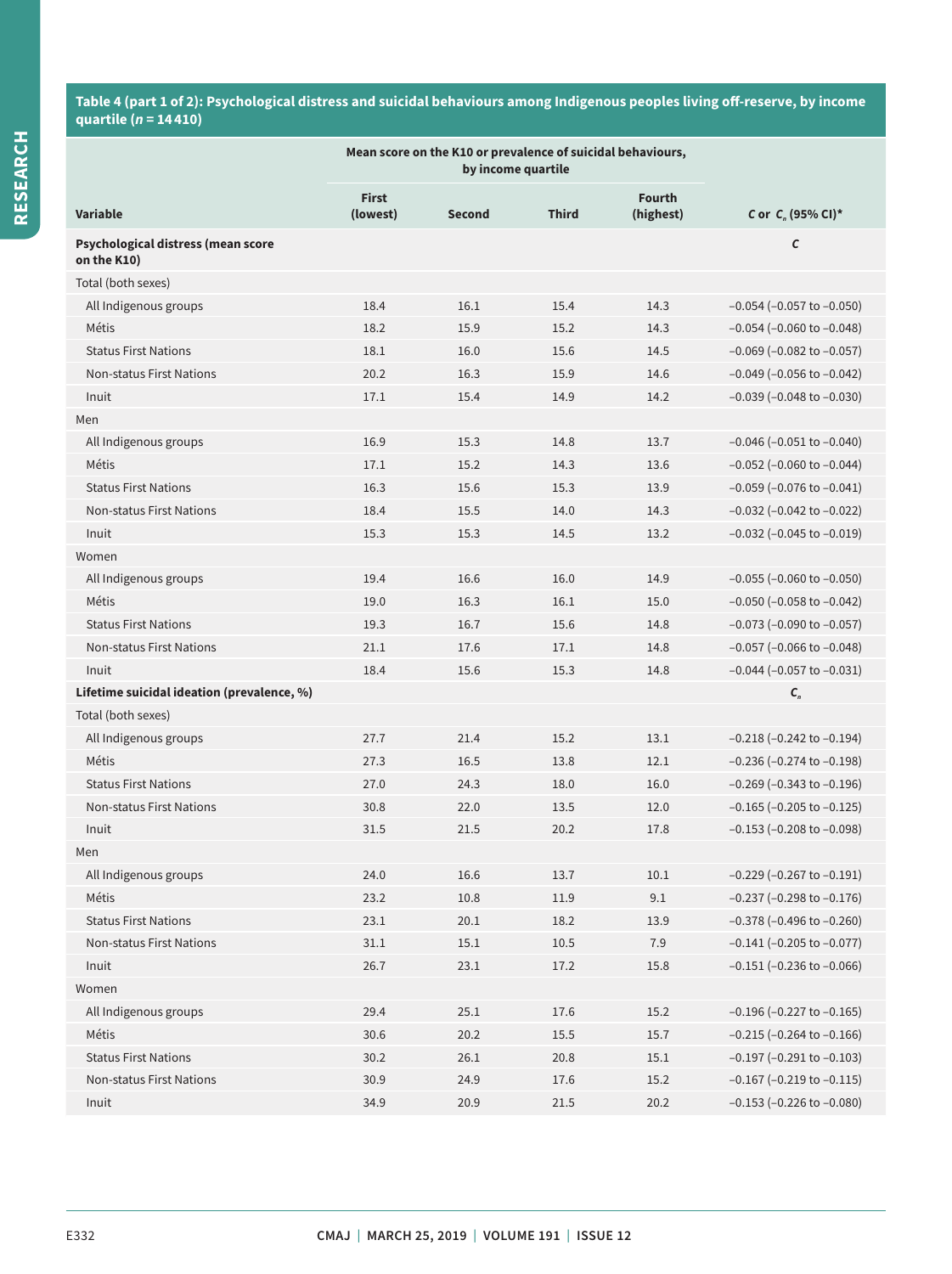## **Table 4 (part 2 of 2): Psychological distress and suicidal behaviours among Indigenous peoples living off-reserve, by income quartile (***n* **= 14 410)**

|                                          | Mean score on the K10 or prevalence of suicidal behaviours, |               |              |                            |                                   |
|------------------------------------------|-------------------------------------------------------------|---------------|--------------|----------------------------|-----------------------------------|
| Variable                                 | <b>First</b><br>(lowest)                                    | <b>Second</b> | <b>Third</b> | <b>Fourth</b><br>(highest) | C or C <sub>n</sub> (95% CI)*     |
| Lifetime suicide attempt (prevalence, %) |                                                             |               |              |                            | $C_{n}$                           |
| Total (both sexes)                       |                                                             |               |              |                            |                                   |
| All Indigenous groups                    | 4.5                                                         | 1.8           | 1.3          | 1.1                        | $-0.327$ ( $-0.391$ to $-0.263$ ) |
| Métis                                    | 3.7                                                         | 1.2           | 1.3          | 0.7                        | $-0.354$ ( $-0.467$ to $-0.241$ ) |
| <b>Status First Nations</b>              | 4.3                                                         | 2.6           | 1.5          | 1.3                        | $-0.382$ ( $-0.565$ to $-0.199$ ) |
| <b>Non-status First Nations</b>          | <b>NR</b>                                                   | <b>NR</b>     | <b>NR</b>    | <b>NR</b>                  | $-0.280$ ( $-0.388$ to $-0.172$ ) |
| Inuit                                    | 4.5                                                         | 3.0           | 3.1          | 2.3                        | $-0.171$ ( $-0.303$ to $-0.039$ ) |
| Men                                      |                                                             |               |              |                            |                                   |
| All Indigenous groups                    | 4.8                                                         | 1.5           | 1.1          | 0.5                        | $-0.462$ ( $-0.562$ to $-0.362$ ) |
| Métis                                    | <b>NR</b>                                                   | <b>NR</b>     | <b>NR</b>    | <b>NR</b>                  | $-0.506$ ( $-0.706$ to $-0.306$ ) |
| <b>Status First Nations</b>              | <b>NR</b>                                                   | <b>NR</b>     | <b>NR</b>    | <b>NR</b>                  | $-0.629$ ( $-0.868$ to $-0.390$ ) |
| <b>Non-status First Nations</b>          | <b>NR</b>                                                   | <b>NR</b>     | <b>NR</b>    | <b>NR</b>                  | $-0.325$ ( $-0.486$ to $-0.164$ ) |
| Inuit                                    | <b>NR</b>                                                   | <b>NR</b>     | <b>NR</b>    | <b>NR</b>                  | $-0.341$ ( $-0.619$ to $-0.063$ ) |
| Women                                    |                                                             |               |              |                            |                                   |
| All Indigenous groups                    | 4.1                                                         | 1.8           | 1.5          | 1.8                        | $-0.236$ ( $-0.320$ to $-0.152$ ) |
| Métis                                    | 4.4                                                         | 1.0           | 1.7          | 1.4                        | $-0.269$ ( $-0.407$ to $-0.131$ ) |
| <b>Status First Nations</b>              | 3.6                                                         | 3.0           | 1.6          | 1.3                        | $-0.128$ ( $-0.408$ to 0.152)     |
| <b>Non-status First Nations</b>          | <b>NR</b>                                                   | <b>NR</b>     | <b>NR</b>    | <b>NR</b>                  | $-0.242$ ( $-0.387$ to $-0.097$ ) |
| Inuit                                    | <b>NR</b>                                                   | <b>NR</b>     | <b>NR</b>    | <b>NR</b>                  | $-0.126$ ( $-0.278$ to 0.026)     |
|                                          |                                                             |               |              |                            |                                   |

Note: C = concentration index, CI = confidence interval, C<sub>n</sub> = normalized concentration index, K10 = 10-item Kessler Psychological Distress Scale, NR = not reported.†

\*A negative value of the *C* indicates that the health outcome is disproportionately concentrated among those with lower income.

†Values are not reported per the data disclosure policy of Statistics Canada's Research Data Centres for small cell sizes (fewer than 10 unweighted individuals with the outcome variable in 1 of the income quartiles).

3.2%; women: 20.2%) of the income-related inequalities in psychological distress, lifetime suicidal ideation and lifetime suicide attempt, respectively. The negative contribution of food insecurity to the *C* and *C<sub>n</sub>* suggests that food insecurity increases the concentration of mental health outcomes among low-income Indigenous peoples in Canada.

Moreover, the income variable itself contributed negatively to income-related inequalities in psychological distress and lifetime suicidal ideation for men and women. Income accounted for 13.7% (men: 12.9%; women: 14.0%) of income-related inequalities in psychological distress, 18.2% (men: 20.1%; women: 17.6%) of those in lifetime suicidal ideation, and 7.9% of those in suicide attempt among men. Employment status explained 13.5% (men: 11.1%; women: 14.9%) of income-related inequalities in psychological distress and 7.2% (men: 3.1%; women: 7.9%) of income-related inequalities in suicide attempt. Unexplained variables accounted for a residual 5.5% (men: 16.3%; women: –0.5%) of income-related inequalities in psychological distress, but 20.3% (men: 31.7%; women: 12.8%) of incomerelated inequalities in suicidal ideation and 63.0% (men: 79.7%; women: 63.7%) of income-related inequalities in suicide attempt.

## **Interpretation**

We showed high prevalence rates of psychological distress, lifetime suicidal ideation and suicide attempt among Indigenous peoples living off-reserve in Canada in 2012. Income-related inequality in psychological distress was higher among women than men, while income-related inequalities in suicidal behaviours were higher among men. Across the 4 groups compared, income-related inequalities in mental health outcomes were greater among status First Nations men and Métis women.

The results of our study are consistent with those of an analysis in Saskatchewan, which showed higher household income to be a protective factor against lifetime suicidal ideation among Indigenous peoples.49 Our results are also consistent with the findings of previous studies examining associations between income and mental health outcomes among non-Indigenous populations. A 2005 study involving 200 low-income African Americans found that life hassles (defined as work and time pressure), social and cultural difficulties, finances, and social acceptability and victimization, were all independently significant risk factors for suicide attempt.<sup>50</sup> A case-control study in New York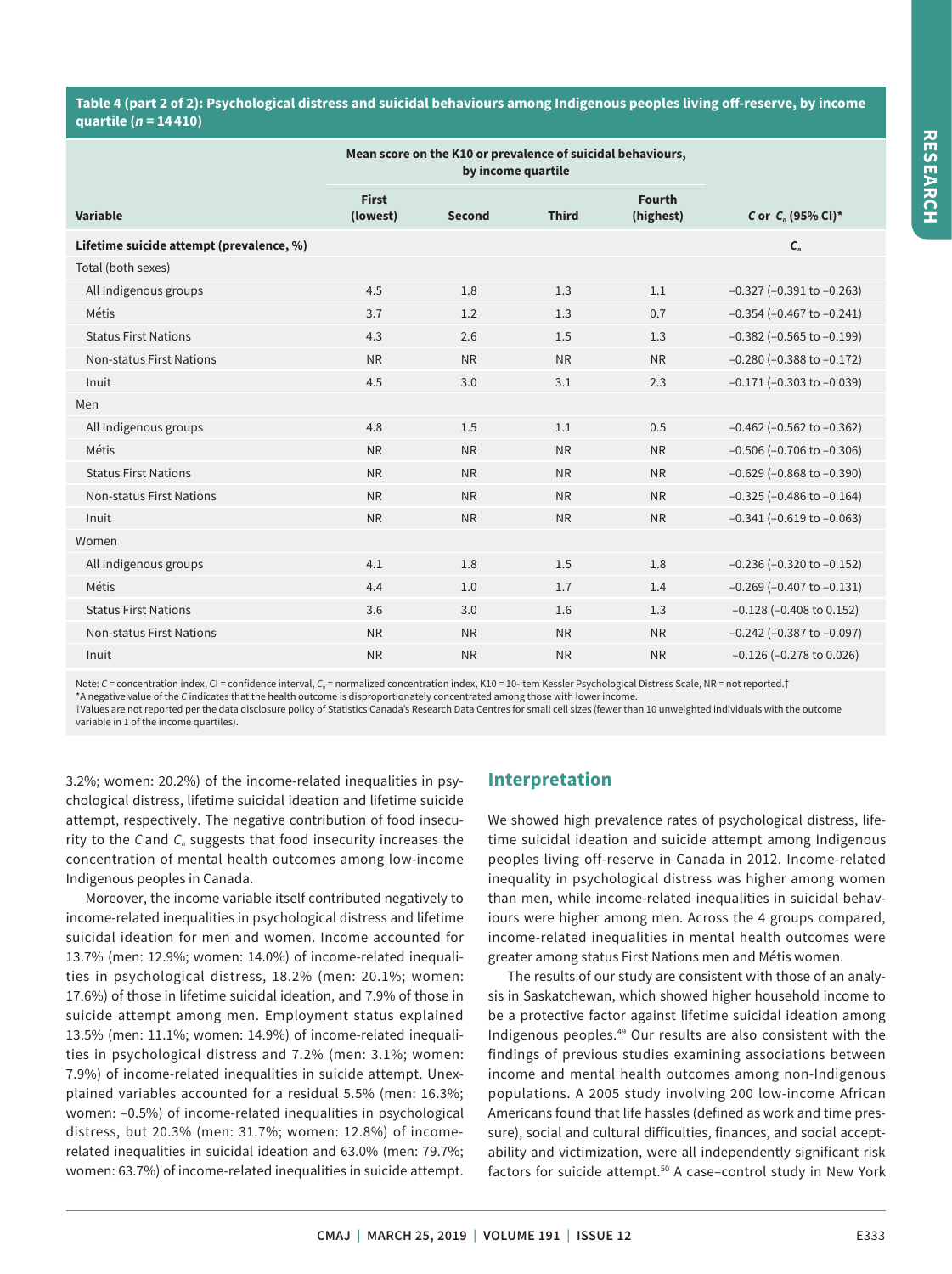**Table 5: Absolute (%)\* contribution of determinants to income-related inequalities in psychological distress and suicidal behaviours among Indigenous peoples living off-reserve (***n* **= 14 410)**

|                                             |                                                          | <b>Psychological distress</b> |                |                | Lifetime suicidal ideation |                                                                                                                                                         | Lifetime suicide attempt |                |                |  |
|---------------------------------------------|----------------------------------------------------------|-------------------------------|----------------|----------------|----------------------------|---------------------------------------------------------------------------------------------------------------------------------------------------------|--------------------------|----------------|----------------|--|
| Determinants <sup>†</sup>                   | <b>Total</b>                                             | Men                           | Women          | <b>Total</b>   | Men                        | Women                                                                                                                                                   | <b>Total</b>             | Men            | Women          |  |
| Demographic                                 | $-0.0039(7.2)$                                           | $-0.0011(2.5)$                | $-0.0023(4.1)$ | $-0.0202(9.3)$ |                            | $-0.0098(4.3)$ $-0.0196(10.0)$ $-0.0095(2.9)$                                                                                                           |                          | $-0.0035(0.8)$ | $-0.0140(5.9)$ |  |
| Cultural group                              | $0.0014(-2.6)$                                           | $0.0009(-1.9)$                | $0.0016(-2.9)$ | $-0.0039(1.8)$ |                            | $-0.0056(2.4)$ $-0.0018(0.9)$                                                                                                                           | $0.0008(-0.3)$           | $-0.0046(1.0)$ | $0.0037(-1.5)$ |  |
| Income                                      |                                                          |                               |                |                |                            | $-0.0074$ (13.7) $-0.0059$ (12.9) $-0.0077$ (14.0) $-0.0397$ (18.2) $-0.0461$ (20.1) $-0.0344$ (17.6) $-0.0255$ (7.8)                                   |                          | $-0.0367(7.9)$ | $0.0102(-4.3)$ |  |
| Education                                   | $-0.0019(3.5)$                                           | $-0.0014(3.0)$                | $-0.0024(4.3)$ | $0.0147(-6.7)$ |                            | $0.0077 (-3.4) 0.0220 (-11.2)$                                                                                                                          | $0.0069(-2.1)$           | $-0.0001(0.2)$ | $0.0107(-4.5)$ |  |
| <b>Employment status</b>                    | $-0.0073(13.5) -0.0051(11.1) -0.0082(14.9) -0.0024(1.1)$ |                               |                |                | $0.0107(-4.7)$             | $-0.0127(6.5)$                                                                                                                                          | $-0.0235(7.2)$           | $-0.0141(3.1)$ | $-0.0186(7.9)$ |  |
| Household crowding<br>and housing condition | $-0.0016(2.9)$                                           | $-0.0008(1.7)$                | $-0.0021(3.9)$ | $-0.0089(4.1)$ | $-0.0029(1.2)$             | $-0.0136(7.0)$                                                                                                                                          | $-0.00004$<br>(0.01)     | $0.0019(-0.4)$ | $0.0010(-0.4)$ |  |
| Food security                               |                                                          |                               |                |                |                            | $-0.0217$ (40.2) $-0.0176$ (38.4) $-0.0236$ (42.9) $-0.0581$ (26.7) $-0.0489$ (21.4) $-0.0632$ (32.2) $-0.0437$ (13.4) $-0.0148$ (3.2) $-0.0477$ (20.2) |                          |                |                |  |
| <b>Behavioural factors</b>                  |                                                          |                               |                |                |                            | $-0.0049$ (9.0) $-0.0061$ (13.2) $-0.0042$ (7.7) $-0.0342$ (15.7) $-0.0417$ (18.2) $-0.0270$ (13.8) $-0.0119$ (3.6)                                     |                          | $-0.0170(3.7)$ | $-0.0075(3.2)$ |  |
| Social connectedness<br>factors             | $-0.0017(3.1)$                                           | $-0.0010(2.1)$                | $-0.0029(5.2)$ | $-0.0044(2.0)$ | $-0.0050(2.2)$             | $-0.0060(3.0)$                                                                                                                                          | $-0.0081(2.5)$           | $-0.0055(1.2)$ | $-0.0092(3.9)$ |  |
| Other cultural factors                      | $-0.0003(0.6)$                                           | $-0.0001(0.2)$                | $-0.0001(0.2)$ | $-0.0075(3.4)$ | $-0.0056(2.5)$             | $-0.0016(0.8)$                                                                                                                                          | $0.0014(-0.4)$           | $0.0115(-2.5)$ | $-0.0033(1.4)$ |  |
| Residential school                          | $-0.0010(1.8)$                                           | $-0.0009(2.0)$                | $-0.0008(1.5)$ | $-0.0073(3.3)$ | $-0.0080(3.5)$             | $-0.0066(3.4)$                                                                                                                                          | $-0.0081(2.5)$           | $-0.0036(0.8)$ | $-0.0079(3.3)$ |  |
| Geographical factors                        | $-0.0009(1.6)$                                           | $0.0007(-1.4)$                | $-0.0025(4.6)$ | $-0.0017(0.8)$ |                            | $-0.0011(0.5)$ $-0.0064(3.2)$                                                                                                                           | $0.0002(-0.1)$           | $-0.0070(1.5)$ | $-0.0032(1.4)$ |  |
| Residual                                    |                                                          |                               |                |                |                            | $-0.0030$ (5.5) $-0.0075$ (16.3) $0.0002$ (-0.5) $-0.0443$ (20.3) $-0.0727$ (31.7) $-0.0251$ (12.8) $-0.2059$ (63.0) $-0.3684$ (79.7) $-0.1503$ (63.7)  |                          |                |                |  |
| $C/C_n$                                     | $-0.0536$                                                | $-0.0455$                     | $-0.0548$      | $-0.2181$      | $-0.2294$                  | $-0.1960$                                                                                                                                               | $-0.3272$                | $-0.4623$      | $-0.2358$      |  |

Note: *C* = concentration index, *C<sub>n</sub>* = normalized concentration index.

\*Percentage contributions in parentheses were calculated by dividing the corresponding contribution value by the *C/C<sub>n</sub>*. Detailed results of the decomposition analyses can be found in Appendices 1D, 1E and 1F.

†For variables within each determinant, see subsection "Explanatory variables" in the Methods.

City suggested that suicide decedents were more likely to be younger and reside in communities with high income inequality and low income per capita.<sup>51</sup>

A complex interplay of biological, social and cultural factors contribute to mental health problems.<sup>52</sup> Within this complex interplay, food insecurity is recognized as one of the main factors contributing to the poor mental health outcomes within Indigenous and non-Indigenous populations.53–64 Data from the 2012 Canadian Community Health Survey showed that 28.2% of off-reserve Indigenous households experienced some form of food insecurity in the past year, compared with 12.6% within the overall Canadian population.<sup>65</sup> The decomposition results indicated that food insecurity made the largest contribution to the concentration of psychological distress and suicidal behaviours among low-income Indigenous peoples in Canada. Greater food insecurity increases probabilities of poor mental health outcomes, and food insecurity is more prevalent among the poor. The contribution of food insecurity to income-related inequalities in the 3 mental health outcomes was greater among women than men.

Based on our results, addressing food insecurity among lowincome Indigenous peoples living off-reserve may potentially reduce a substantial proportion of the observed income-related inequalities in mental health outcomes. Our findings also point to the importance of household income and employment status as contributors to income-related inequalities in the 3 mental health outcomes. The contribution of employment is important because, compared with employed Indigenous peoples, Indigenous peoples who are not in the labour force or are unemployed had higher probabilities of having mental health problems and were generally poorer.

#### **Limitations**

Our analyses have several limitations. First, the Aboriginal Peoples Survey does not collect information from individuals living in institutions (e.g., prisons and hospitals) and other collective dwellings (e.g., shelters, rooming houses and group homes), where a disproportionate number of Indigenous people reside. This exclusion omits many Indigenous peoples known to be at high-risk for adverse mental health problems.<sup>66,67</sup> Second, we used the lifetime time frame to examine suicidal behaviours in the study to ensure a large enough number of respondents with outcome variables for the analyses. It would be ideal for future studies to have concurrent measures of outcome and explanatory variables. Third, some of the explanatory factors in the decomposition analysis are likely to be endogenous and may lead to unknown bias in the study. For example, endogeneity in the case of smoking behaviour can be due to the impossibility of distinguishing causality (i.e., whether smoking leads to a mental health issue or mental health issues leads to smoking). Fourth,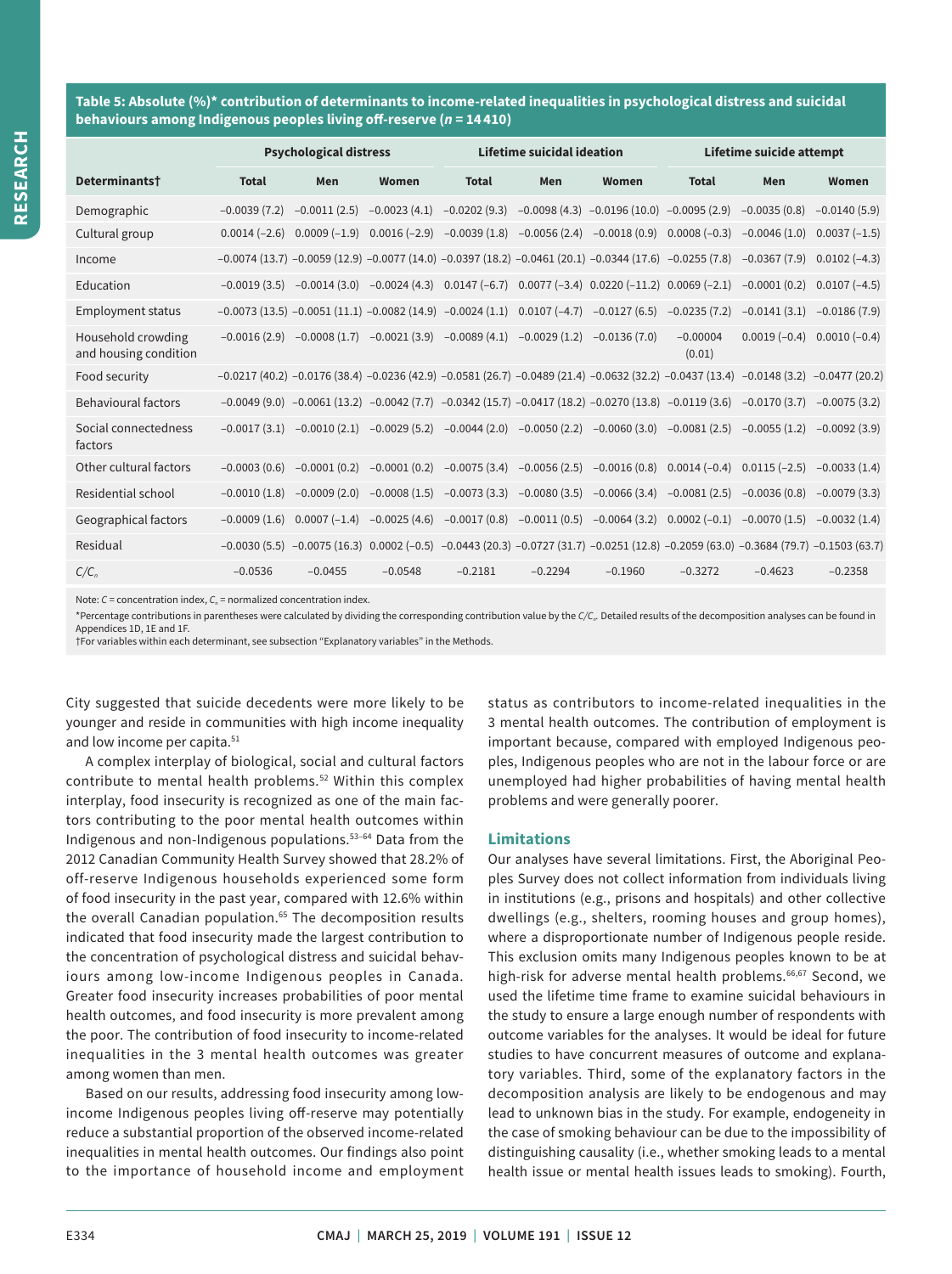owing to the unavailability of these data in the Aboriginal Peoples Survey, our analyses included limited historical, cultural, and contemporary factors that are likely important determinants of Indigenous health, including the diversity of nations and cultures that exist within First Nations, Inuit and Métis peoples. Fifth, the contributions of the residual component to income-related inequalities in lifetime suicide ideation and attempt were substantial. This suggests that other factors not included in our models affect socioeconomic inequalities in mental health outcomes among Indigenous peoples. This could also be due, in part, to the less-than-optimal specification of the explanatory variables included in our models. Finally, because we used a survey of living individuals, we did not consider completed suicides, which excluded the most severe mental health outcome in our analyses.

## **Conclusion**

We found persistent and substantial income-related inequalities in psychological distress and suicidal behaviours among Indigenous peoples living off-reserve in Canada. Indigenous peoples in Canada have high rates of mental health problems and experience some of the greatest inequalities in social determinants of health.4,19,20 Our findings underscore the need for greater policy attention to socioeconomic inequalities in mental health within Indigenous peoples as well as inequalities in mental health between Indigenous and non-Indigenous people. To address mental health issues faced by Indigenous peoples, policies must address a broader array of social determinants, such as food insecurity, income and employment status.

#### **References**

- 1. Dohrenwend BP, Shrout PE, Egri G, et al. Nonspecific psychological distress and other dimensions of psychopathology. Measures for use in the general population. *Arch Gen Psychiatry* 1980;37:1229-36.
- 2. McLoughlin AB, Gould MS, Malone KM. Global trends in teenage suicide: 2003- 2014. *QJM* 2015;108:765-80.
- 3. Hatcher S, Crawford A, Coupe N. Preventing suicide in indigenous communities. *Curr Opin Psychiatry* 2017;30:21-5.
- 4. Kirmayer L, Brass GM, Holton T, et al. *Suicide among Aboriginal people in Canada*. Ottawa: Aboriginal Healing Foundation; 2007.
- 5. *Acting on what we know: Preventing youth suicide in First Nations*. Ottawa: Health Canada, Advisory Group on Suicide Prevention; 2003.
- 6. Tjepkema M, Wilkins R, Senécal S, et al. Mortality of Métis and registered Indian adults in Canada: an 11-year follow-up study. *Health Rep* 2009;20: 31-51.
- 7. *The human face of mental health and mental illness in Canada 2006*. Ottawa: Public Health Agency of Canada; 2006.
- 8. Kral MJ. Suicide and suicide prevention among Inuit in Canada. *Can J Psychiatry* 2016;61:688-95.
- 9. Peters PA. Causes and contributions to differences in life expectancy for Inuit Nunangat and Canada, 1994–2003. *Int J Circumpolar Health* 2010;69:38-49.
- 10. Malchy B, Enns MW, Young TK, et al. Suicide among Manitoba's aboriginal people, 1988 to 1994. *CMAJ* 1997;156:1133-8.
- 11. Tjepkema M, Wilkins R, Pennock J, et al. Potential years of life lost at ages 25 to 74 among Status Indians, 1991 to 2001. *Health Rep* 2011;22:25-36.
- 12. Kumar MB. *Aboriginal Peoples Survey, 2012: lifetime suicidal thoughts among First Nations living off reserve, Métis and Inuit aged 26 to 59: prevalence and associated characteristics*. Ottawa: Statistics Canada; 2016. Cat no 89-653-X.
- 13. Doyle K. Measuring cultural appropriateness of mental health services for Australian Aboriginal peoples in rural and remote Western Australia: a client/ clinician's journey. *Int J Cult Ment Health* 2012;5:40-53.
- 14. Kirmayer LJ, Valaskakis GG. *Healing traditions: the mental health of Aboriginal peoples in Canada*. Vancouver: University of British Columbia Press; 2009.
- 15. Kral MJ, Idlout L, Minore JB, et al. Unikkaartuit: meanings of well-being, unhappiness, health, and community change among Inuit in Nunavut, Canada. *Am J Community Psychol* 2011;48:426-38.
- 16. Marrone S. Understanding barriers to health care: a review of disparities in health care services among indigenous populations. *Int J Circumpolar Health* 2007;66:188-98.
- 17. Waldram JB, Herring DA, Young TK. *Aboriginal health in Canada: historical, cultural, and epidemiological perspectives*. Toronto: University of Toronto Press; 2006.
- 18. *The health status of Canada's First Nations, Métis, and Inuit peoples.* Toronto: Health Council of Canada; 2005.
- 19. Adelson N. The embodiment of inequity: health disparities in aboriginal Canada. *Can J Public Health* 2005;96:S45-61.
- 20. Pendakur K, Pendakur R. Aboriginal income disparity in Canada. *Can Public Policy* 2011;37:61-83.
- 21. Mitrou F, Cooke M, Lawrence D, et al. Gaps in Indigenous disadvantage not closing: a census cohort study of social determinants of health in Australia, Canada, and New Zealand from 1981-2006. *BMC Public Health* 2014;14:201.
- 22. Hajizadeh M, Hu M, Bombay A, et al. Socioeconomic inequalities in health among Indigenous Peoples living off-reserve in Canada: trends and determinants. *Health Policy* 2018;122:854-65.
- 23. Hajizadeh M, Mitnitski A, Rockwood K. Socioeconomic gradient in health in Canada: Is the gap widening or narrowing? *Health Policy* 2016;120:1040-50.
- 24. Mangalore R, Knapp M, Jenkins R. Income-related inequality in mental health in Britain: the concentration index approach. *Psychol Med* 2007;37:1037-45.
- 25. *Data products, 2016 census*. Ottawa: Statistics Canada; 2019. Available: www12. statcan.gc.ca/census-recensement/2016/dp-pd/index-Eng.cfm (accessed 2019 Feb. 10).
- 26. Cloutier E, Langlet É. *Aboriginal Peoples Survey, 2012: concepts and methods guide*. Ottawa: Statistics Canada; 2014. Cat no 89-653-X.
- 27. Budinski R, Langlet E. *Aboriginal Peoples Survey 2012: user's guide to the public use microdata file (PUMF)*. Ottawa: Statistics Canada; 2015.
- 28. Kessler RC, Andrews G, Colpe LJ, et al. Short screening scales to monitor population prevalences and trends in non-specific psychological distress. *Psychol Med* 2002;32:959-76.
- 29. Bougie E, Arim RG, Kohen DE, et al. Validation of the 10-item Kessler psychological distress scale (K10) in the 2012 Aboriginal Peoples Survey. *Health Rep* 2016;27:3-10.
- 30. Kessler RC, Barker PR, Colpe LJ, et al. Screening for serious mental illness in the general population. *Arch Gen Psychiatry* 2003;60:184-9.
- 31. Furukawa TA, Kessler RC, Slade T, et al. The performance of the K6 and K10 screening scales for psychological distress in the Australian National Survey of Mental Health and Well-Being. *Psychol Med* 2003;33:357-62.
- 32. *Growing unequal?: income distribution and poverty in OECD countries*. Paris: Organisation for Economic Co-operation and Development Publishing; 2008.
- 33. McGrail KM, Van Doorslaer E, Ross NA, et al. Income-related health inequalities in Canada and the United States: a decomposition analysis. *Am J Public Health* 2009;99:1856-63.
- 34. Cai J, Coyte PC, Zhao H. Determinants of and socio-economic disparities in self-rated health in China. *Int J Equity Health* 2017;16:7.
- 35. Marmot M, Wilkinson RG. *The social determinants of health.* Oxford (UK): Oxford University Press; 2006.
- 36. Reading CL, Wein F. *Health inequalities and social determinants of Aboriginal Peoples' health*. Prince George (BC): National Collaborating Centre for Aboriginal Health; 2009.
- 37. Peter T, Roberts LW, Buzdugan R. Suicidal ideation among Canadian youth: a multivariate analysis. *Arch Suicide Res* 2008;12:263-75.
- 38. McNamara BJ, Banks E, Gubhaju L, et al. Factors relating to high psychological distress in Indigenous Australians and their contribution to Indigenous-non-Indigenous disparities. *Aust N Z J Public Health* 2018;42:145-52.
- 39. Anderson T. *The social determinants of higher mental distress among Inuit*. Ottawa: Statistics Canada; 2015. Cat no 89-653-X.
- 40. Bombay A, Matheson K, Anisman H. The intergenerational effects of Indian residential schools: implications for the concept of historical trauma. *Transcult Psychiatry* 2014;51:320-38.
- 41. Hackett C, Feeny D, Tompa E. Canada's residential school system: measuring the intergenerational impact of familial attendance on health and mental health outcomes. *J Epidemiol Community Health* 2016;70:1096-105.
- 42. Wagstaff A, Paci P, van Doorslaer E. On the measurement of inequalities in health. *Soc Sci Med* 1991;33:545-57.
- 43. *Quantitative techniques for health equity analysis technical note #7. The Concentration Index*. Geneva: World Bank; 2019. Available: http://citeseerx.ist.psu. edu/viewdoc/summary?doi=10.1.1.634.5222 (accessed 2019 Feb. 10).